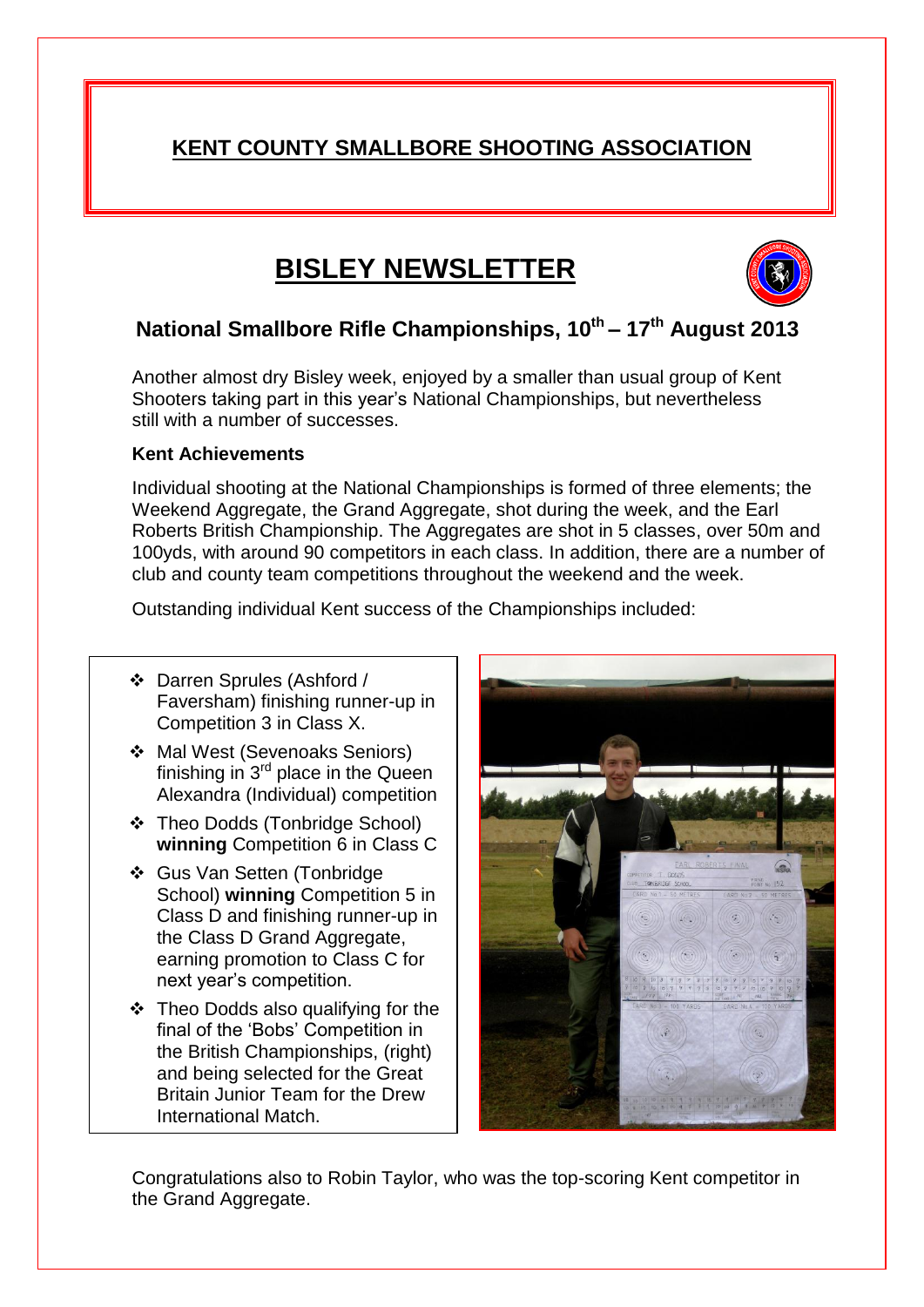### **Weekend Aggregate**

14 Kent competitors competed in the Weekend Aggregate competition, firing 120 shots in a total of 3 competitions, with three further aggregate competitions. The Weekend Aggregate is unsquadded, with shooters from a mixture of classes on each detail.

| <b>NAME</b>         | <b>CLUB</b>                   | <b>SCORE</b> | <b>CLASS</b>   | <b>CLASS PLACINGS</b>                                                                            |
|---------------------|-------------------------------|--------------|----------------|--------------------------------------------------------------------------------------------------|
| K I Adair           | <b>Ashford &amp; District</b> | 1138         | $\overline{A}$ |                                                                                                  |
| <b>M</b> Tranter    | Borough of Wandsworth         | 1129         | $\mathbf C$    | 7 <sup>th</sup> place Comp 9<br>6 <sup>th</sup> place Comp 10b                                   |
| <b>D</b> Sprules    | Faversham / Ashford           | 1117         | $\sf X$        |                                                                                                  |
| <b>G M Freeman</b>  | Ramsgate & Dover              | 1113         | B              |                                                                                                  |
| <b>G Van Setten</b> | <b>Tonbridge School</b>       | 1113         | D              | 4 <sup>th</sup> place Comp 9<br>7 <sup>th</sup> place Comp 10a<br>6 <sup>th</sup> place Comp 10b |
| D Austen            | Ramsgate & Dover              | 1111         | $\mathsf{C}$   |                                                                                                  |
| J Robinson          | Faversham                     | 1106         | B              |                                                                                                  |
| T Dodds             | <b>Tonbridge School</b>       | 1101         | $\mathsf C$    |                                                                                                  |
| D Robinson          | Faversham                     | 1101         | $\mathsf{C}$   |                                                                                                  |
| H Austen            | Ramsgate & Dover              | 1101         | D              |                                                                                                  |
| M Cox               | <b>St Nicholas</b>            | 1085         | D              |                                                                                                  |
| A Hull              | <b>Tonbridge School</b>       | 1068         | $\mathsf{C}$   |                                                                                                  |
| C Kingston          | <b>Tonbridge School</b>       | 1061         | D              |                                                                                                  |
| I MacDonald         | Hildenborough RC              | 1042         | D              |                                                                                                  |

In the additional concurrent competitions during the weekend:

 $\cdot$  In the Class C & D pairs, Dave Austen and Holly Austen finished in 6<sup>th</sup> place.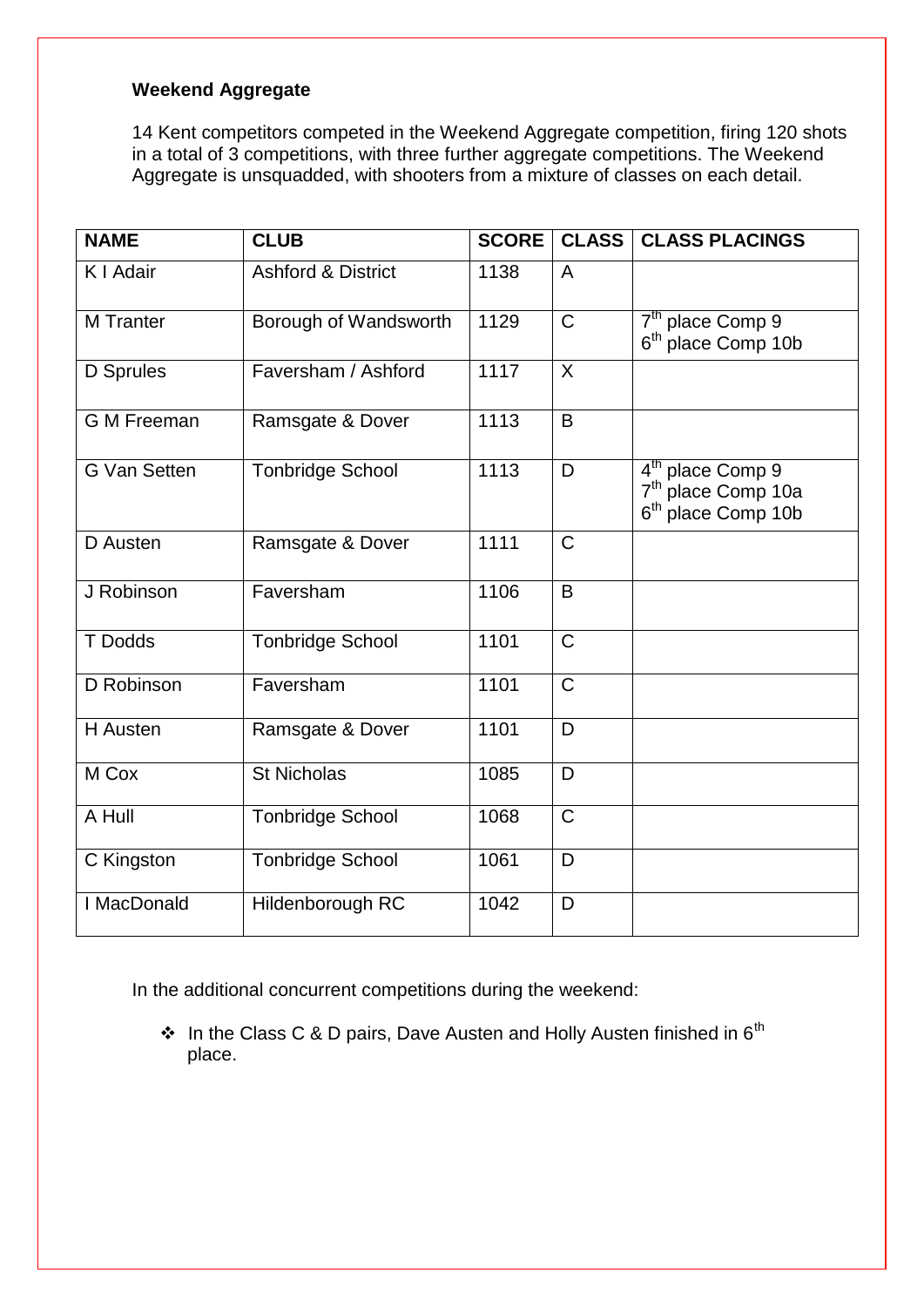#### **Grand Aggregate**

11 Kent shooters competed in the week-long Grand Aggregate. The Aggregate consists of 6 separate competitions, with a total of 280 shots, i.e. a total score ex 2800. The competitions are squadded, so that all shooters from a particular class shoot at the same time in the same conditions.

| <b>NAME</b><br><b>CLUB</b> |                               | <b>SCORE</b><br><b>CLASS</b> |              | <b>CLASS PLACINGS</b>                                                                                                                                        |  |
|----------------------------|-------------------------------|------------------------------|--------------|--------------------------------------------------------------------------------------------------------------------------------------------------------------|--|
| R Taylor                   | Borough of Wandsworth         | 2645                         | $\mathsf{X}$ |                                                                                                                                                              |  |
| D Sprules                  | <b>Ashford &amp; District</b> | 2641                         | X            | $2nd$ Comp 3                                                                                                                                                 |  |
| Miss D M Russell           | <b>Ashford &amp; District</b> | 2628                         | $\sf X$      |                                                                                                                                                              |  |
| J P Robinson               | Faversham                     | 2619                         | B            |                                                                                                                                                              |  |
| <b>G M Freeman</b>         | Ramsgate and Dover            | 2617                         | B            | 4 <sup>th</sup> Comp 4                                                                                                                                       |  |
| D M Robinson               | Faversham                     | 2598                         | $\mathsf C$  | $\overline{6}^{\text{th}}$ Comp 2<br>10 <sup>th</sup> Comp 5<br>$9th$ Comp 6<br>10 <sup>th</sup> Comp 7 Grand Agg                                            |  |
| T Dodds                    | <b>Tonbridge School</b>       | 2591                         | $\mathsf{C}$ | $7th$ Comp 1<br>1 <sup>st</sup> Comp 6                                                                                                                       |  |
| <b>C</b> Varrall           | Ramsgate and Dover            | 2585                         | A            |                                                                                                                                                              |  |
| <b>G Van Setten</b>        | <b>Tonbridge School</b>       | 2583                         | D            | $\overline{8^{th}}$ Comp 2<br>2 <sup>nd</sup> Comp 3<br>$2nd$ Comp 4<br>1 <sup>st</sup> Comp 5<br>5 <sup>th</sup> Comp 6<br>2 <sup>nd</sup> Comp 7 Grand Agg |  |
| <b>M</b> Tranter           | Borough of Wandsworth         | 2555                         | $\mathsf C$  |                                                                                                                                                              |  |
| M Arvidson                 | <b>St Nicholas</b>            | 2536                         | $\mathsf C$  |                                                                                                                                                              |  |

In the unsquadded competitions during the week:

- In the Womens' Open Meeting Championship (Bisley or Scotland) Diane Russell finished in 10<sup>th</sup> place.
- In the News of the World competitions, Martin Tranter finished in  $6<sup>th</sup>$  place in Class C, and Gus Van Setten earned **1 st place** in Class D.
- $\cdot \cdot$  In the Help for Heroes competition, Diane Russell finished in  $7<sup>th</sup>$  place in Class X, and Holly Austen finished 3rd place in Class D.
- In the Veterans competition, Martin Tranter earned **1 st place** in Class C.
- ❖ In the Junior Development Fund competition, Graham Freeman finished 6<sup>th</sup> place in Class B.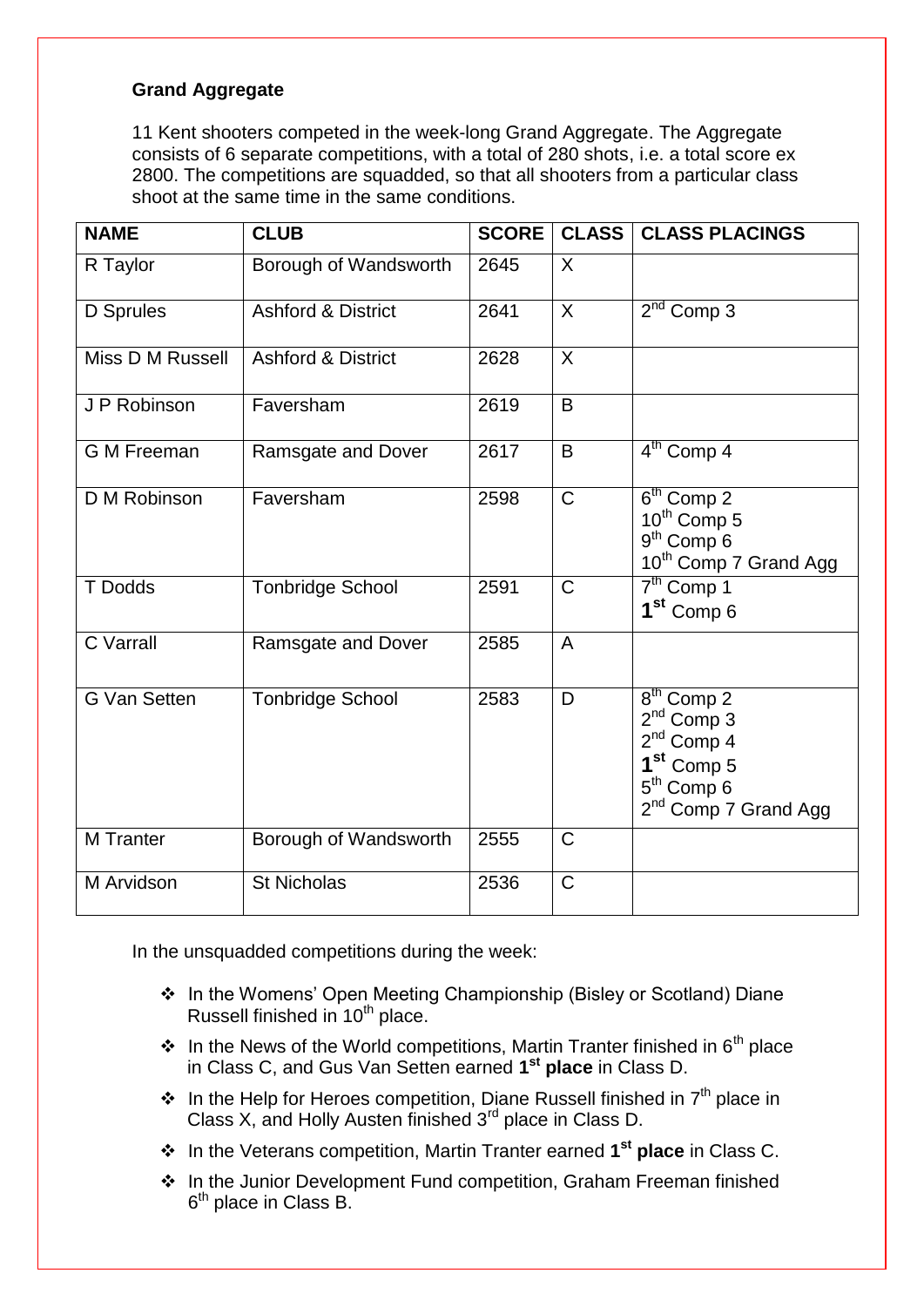#### **County Teams**

### **County 50m Competition – Wednesday 14th August**

The team, selected on the basis of 50m in the Grand Aggregate, put in a steady shoot in very windy conditions, and ended in 17<sup>th</sup> place out of 22 county teams overall.

| <b>Theo Dodds</b>     | 582  |
|-----------------------|------|
| <b>Diane Russell</b>  | 578  |
| <b>Robin Taylor</b>   | 577  |
| <b>Darren Sprules</b> | 573  |
| <b>Graham Freeman</b> | 567  |
| D Robinson            | 557  |
|                       | 3434 |

![](_page_3_Picture_4.jpeg)

 **Kent County 50m Team** 

Alongside this, the County Ladies 50m competition was fired, Kent ending in  $5<sup>th</sup>$  place out of 9 county teams; our best result in recent times.

| Diane Russell          | 578  |
|------------------------|------|
| <b>Holly Austen</b>    | 572  |
| <b>Sallyann Bailey</b> | 555  |
|                        | 1705 |

![](_page_3_Picture_8.jpeg)

### **County Sextette – Thursday 16th August**

The Kent team, selected from the Grand Aggregate scores up to Wednesday, again shot in very windy conditions to finish in  $18<sup>th</sup>$  place out of 23 county teams.

|                       | 2267 |
|-----------------------|------|
| <b>Graham Freeman</b> | 371  |
| Dave Robinson         | 373  |
| John Robinson         | 375  |
| Darren Sprules        | 379  |
| <b>Robin Taylor</b>   | 382  |
| <b>Diane Russell</b>  | 387  |

![](_page_3_Picture_12.jpeg)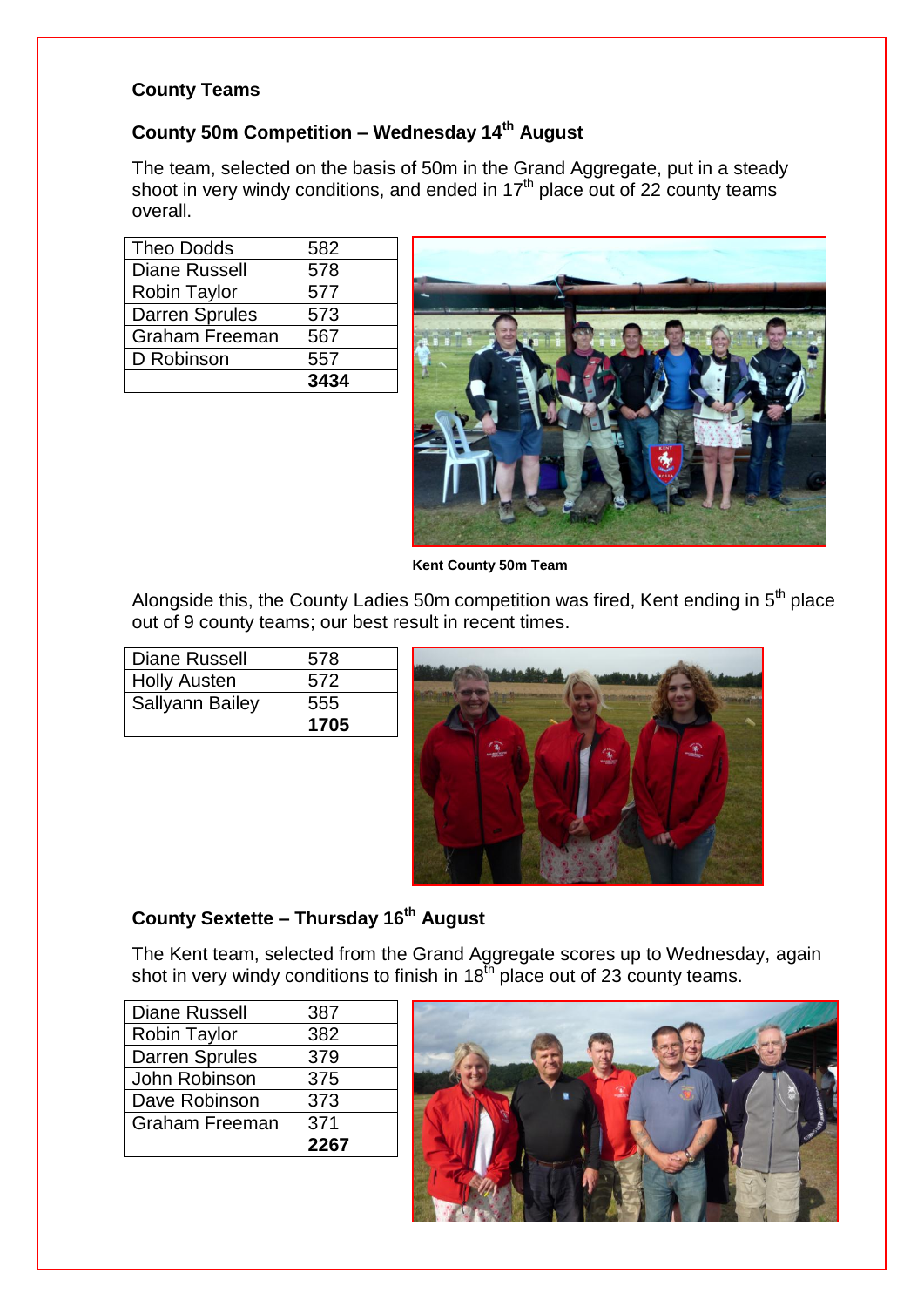### **Astor – Friday 16 th August**

The Astor is a single dewar course, shot for by a club team of six, representing the county, and this year Ashford & District Rifle Club won the right to represent Kent. It was an incredibly windy afternoon, and a bit of a shock to the system for a club that doesn't have an outdoor range; nevertheless a valiant effort was made, with some particularly high scores at 50m, earning a highly credible 11<sup>th</sup> place out of 16 competing teams.

| Miss D Russell | 383  |
|----------------|------|
| D Sprules      | 378  |
| S Wright       | 376  |
| A Parkinson    | 375  |
| D Farnfield    | 370  |
| J Livingstone  | 367  |
|                | 2249 |

![](_page_4_Picture_3.jpeg)

*The 2013 Kent Astor Team: Ashford & District RC*

### **Queen Alexandra Cup**

In the absence of the Kent County team qualifying for the Queen Alexandra Competition, Ashford and District RC competed in the Queen Alexandra Club Team competition, losing to arch-rivals Eastbourne by just 4 points in the annual 'Charrington Cup' (aka the Pimms trophy)!.

|                       | <b>Deliberate</b> | Time Limit | Skirmisher | Гоtal |
|-----------------------|-------------------|------------|------------|-------|
| Diane Russell         | 93, 95            | 96, 94     | 13         | 391   |
| <b>Darren Sprules</b> | 95.92             | 92, 90     |            | 378   |
| <b>Keith Adair</b>    | 94.87             | 92.93      | 9          | 375   |
|                       |                   |            |            | 1144  |

Meanwhile Mal West represented Kent as the County's individual qualifier in the competition, finishing **3 rd place.**

|          | Deliberate  | Time Limit | ⊩ Skirmisher | <sup>-</sup> otal |
|----------|-------------|------------|--------------|-------------------|
| Mal West | - Q 7<br>QΔ | 07         |              | 398               |